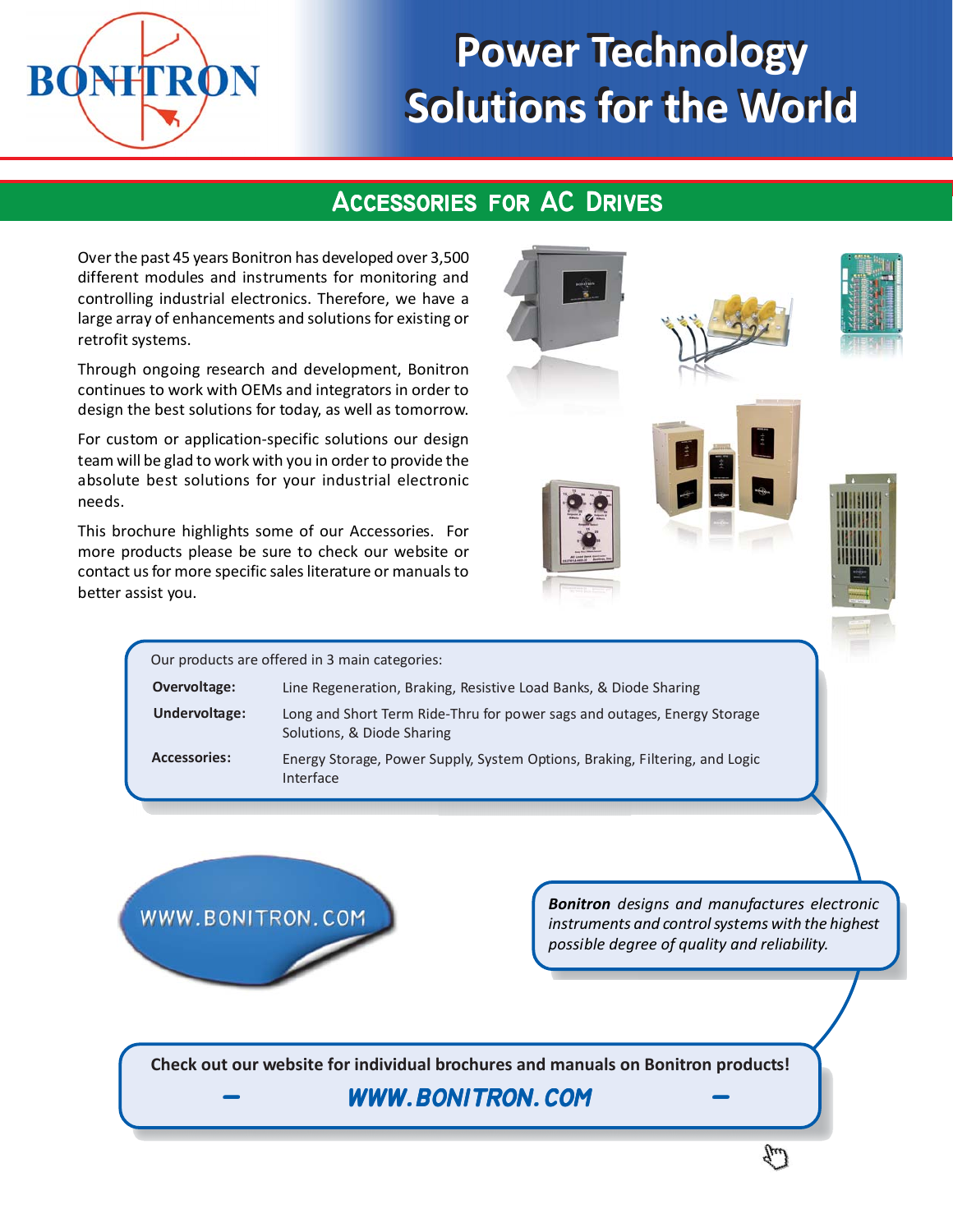# **www.bonitron.com www.bonitron.com**

#### **M3528 Ultra Capacitor/ Battery Charger**

#### *- Charge voltages up to 650VDC @ 20A -*

The **M3528** Charger can charge strings of batteries or ultra capacitors to voltages required for industrial and commercial applications. AC or DC input is available, along with separate float and equalization charge levels. The charger is current limited, and designed for use in integrated storage and backup systems, but can also be used in bench or mobile systems.

## **M3522 Ultra Capacitor Regulator**

#### *- Maximize your ultra capacitor storage -*

The **M3522** is a bi-directional current source designed to move energy between ultracapacitor storage banks and DC bus systems for drive system backup, Ride-Thru, electric vehicle systems, cyclical loads, and other high energy storage applications. The integrated charger can be adjusted and controlled to capture regenerated energy or maintain a float charge. 4:1 voltage boost allows full use of your ultracapacitor bank storage, and reduces capacitor count, making a smaller, more cost effective system.

# **M3628 Ultra Capacitor Discharge Controller**

#### *- Adds safety to your system -*

Large capacitor banks store huge amounts of energy, and can be a hazard when systems are shut down for system maintenance. The **M3628** system discharges capacitor banks to safe working levels quickly, allowing work on the system to begin in seconds, rather than hours.

# **M3628PCC Portable Capacitor Charger**

#### *- Maintain and test capacitor banks -*

The **M3628PCC** is designed for maintenance of stored capacitors or as a benchtop power supply. Drive manufacturers require the bus capacitors in drives stored for more than a year to be reformed before installation to avoid damage at start-up. The M3628PCC is perfect for preparing drives for deployment. It can also be used for any low power, high voltage DC testing. The integrated discharge controller brings the capacitors to a safe voltage level for transport, maintenance, or storage.

# **M3528B Battery Module**

#### *- 108V or 120V: 100% Outage -*

The **M3528B** is a 108 or 120 volt battery bank module designed to provide emergency power during 100% power outages. The M3528B is used with the M3528 Charger and M3534RT Boost Regulator as part of a complete Ride-Thru system for fixed bus variable frequency drives and is recommended for systems under 50 horsepower.

#### **M3521 Battery Monitor**

#### *- Monitors for Failure -*

The **M3521** Battery Monitor can provide around the clock service to indicate battery status. With indicators and PLC outputs for both undervoltage and overvoltage, the M3521 can easily be retrofitted in existing cell banks.











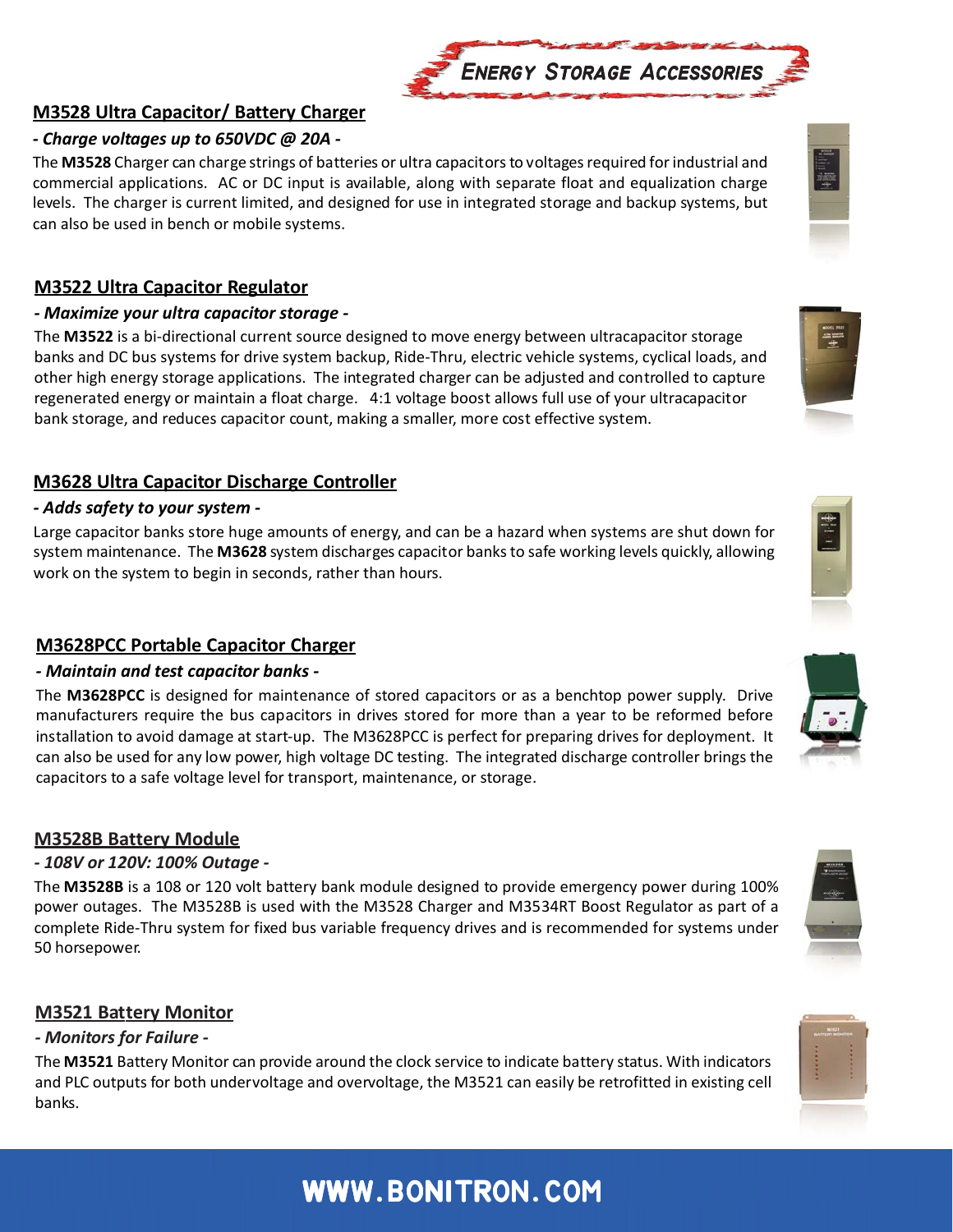#### **M3528D Open Cell Bypass**

#### *- More uptime -*

The **M3528D** Open Cell Bypass is designed to bypass an open battery used in series high voltage battery strings. When used with Bonitron voltage boosters, the diode allows current to bypass the open battery, while the booster makes up the drop in voltage. The M3521 Battery Monitor may be used to indicate which battery is bad so that only the bad battery needs to be replaced. Confidence in the string is maintained knowing the bypass module will allow the system to supply power when the next battery opens.





#### **M3345CBM Common Bus Module** *- Prevents circulating currents in parallel bridges -*

Common bus systems that have more than one power supply or input bridge can have circulating currents that cause overheating and drive faults. The **3345CBM** allows more than one AC bridge to share on a common bus through back to back diodes, giving the advantages of power sharing between drives, while isolating the input bridges. This allows standard drives to be used in common bus systems without a single input supply.

#### **M3489 Common Bus Power Supply**



#### *- 10 to 250kW Drives -*

Bonitron offers the **M3489** for applications that require precharging under a loaded condition. M3489 modules are rated from 10 to 250kW and are built as an open chassis construction for installation in the drive cabinets of system integrators. These modules include SCR "phase on" rectifiers, precharge control, fusing capacitors, and reactors.



#### **M3612RC Common Bus Snubber**

#### *- Limits voltage spikes on Common Bus Systems -*

The **M3612RC** Common Bus Snubber is a high frequency filter that limits spikes and ringing in DC bus systems caused by inverter switching, supply noise, bus reactance, and other sources. Limiting these spikes protects attached drives and power supplies, preventing premature failure.

#### **M3712 Single Phase AC Power Supply**



#### *- 30 to 125hp Drives -*

The **M3712** is a low cost solution for powering 3-phase AC variable frequency drives (VFDs) from a single phase source. When used in conjunction with a VFD, Bonitron M3712 Single Phase Power Supplies have the same great advantages of a 3-phase control without oversizing either the VFD or motor. The M3712 protects your drive from the high ripple currents caused by single phase operation, allows your drive to run cooler, and extends the life of your drive!



# **M3460V Transient Voltage Suppressor**

#### *- Protect your drives -*

The **M3460V** is an array of high capacity MOV's for use in integrated drive systems. The M3460V adds a level of protection to three phase systems from line to line transients caused by contact switching, grid transfers, power factor capacitor switching and line faults, extending the life of your system components and reducing your maintenance costs.